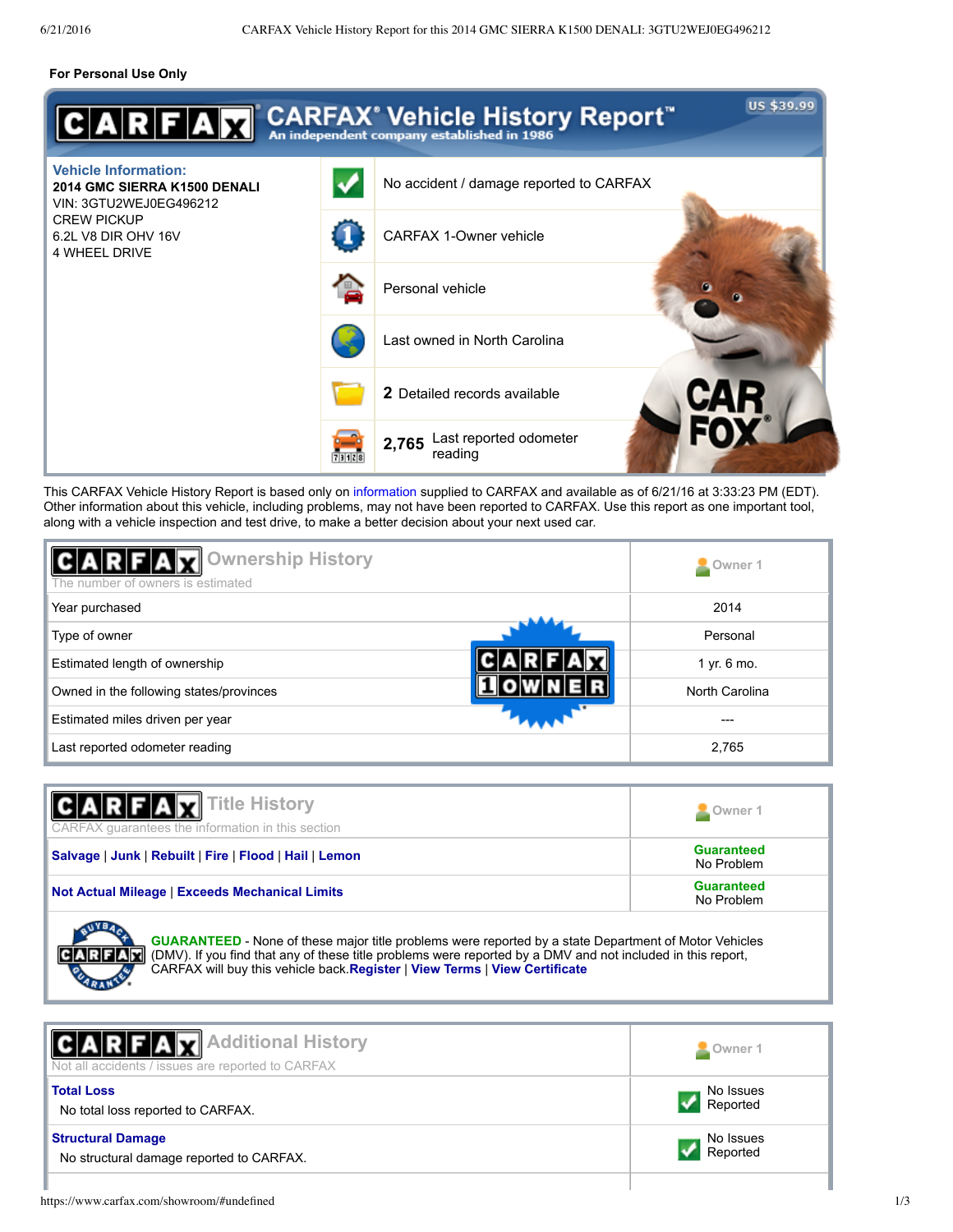6/21/2016 CARFAX Vehicle History Report for this 2014 GMC SIERRA K1500 DENALI: 3GTU2WEJ0EG496212

| <b>Airbag Deployment</b>                                                                                                                 | No Issues          |
|------------------------------------------------------------------------------------------------------------------------------------------|--------------------|
| No airbag deployment reported to CARFAX.                                                                                                 | Reported           |
| <b>Odometer Check</b>                                                                                                                    | No Issues          |
| No indication of an odometer rollback.                                                                                                   | Indicated          |
| <b>Accident / Damage</b>                                                                                                                 | No Issues          |
| No accidents or damage reported to CARFAX.                                                                                               | Reported           |
| <b>Manufacturer Recall</b>                                                                                                               | No Recalls         |
| No open recalls reported to CARFAX. Check for open recalls on GM vehicles at recalls qm.com.                                             | Reported           |
| <b>Basic Warranty</b><br>Original warranty estimated to have 18 months or 33,235 miles remaining. Interested in an<br>extended warranty? | Warranty<br>Active |



| <b>View vehicles with free CARFAX Reports</b><br>Make<br>Model | <b>Cars with no accidents</b><br><b>1-Owner Cars</b><br>$\mathcal{L}$<br><b>Cars with service records</b> |  |
|----------------------------------------------------------------|-----------------------------------------------------------------------------------------------------------|--|
| within 75<br>miles of $ 73072$                                 | <b>Personal/Lease Only</b><br>(no fleet, rental, commercial)                                              |  |
|                                                                | <b>Show Me Now</b>                                                                                        |  |

|                                                     |                                             | <b>Detailed History</b>                                              |          |                                                                               |                                                                                                                   | Glossary |
|-----------------------------------------------------|---------------------------------------------|----------------------------------------------------------------------|----------|-------------------------------------------------------------------------------|-------------------------------------------------------------------------------------------------------------------|----------|
| <b>2</b> Owner 1                                    |                                             | Date:                                                                | Mileage: | Source:                                                                       | Comments:                                                                                                         |          |
| Purchased:<br>Type:<br>Where:<br>Est. length owned: | 2014<br>Personal<br>Illinois<br>$12/1/14 -$ | 12/01/2014                                                           |          | North Carolina<br>Motor Vehicle Dept.                                         | Vehicle purchase reported<br>Titled or registered as<br>personal vehicle                                          |          |
|                                                     | present<br>(1 yr. 6 mo.)                    | 12/10/2014                                                           | 2.765    | North Carolina<br>Motor Vehicle Dept.<br>Morganton, NC<br>Title #143446941800 | Title issued or updated<br>Registration issued or renewed<br>First owner reported<br>Vehicle color noted as Black |          |
|                                                     |                                             | Print this CARFAX Report and take it to your pre-purchase inspection |          |                                                                               |                                                                                                                   |          |
|                                                     |                                             |                                                                      |          | Tell us what you know about this vehicle                                      |                                                                                                                   |          |

Have Questions? Please visit our Help Center at www.carfax.com.